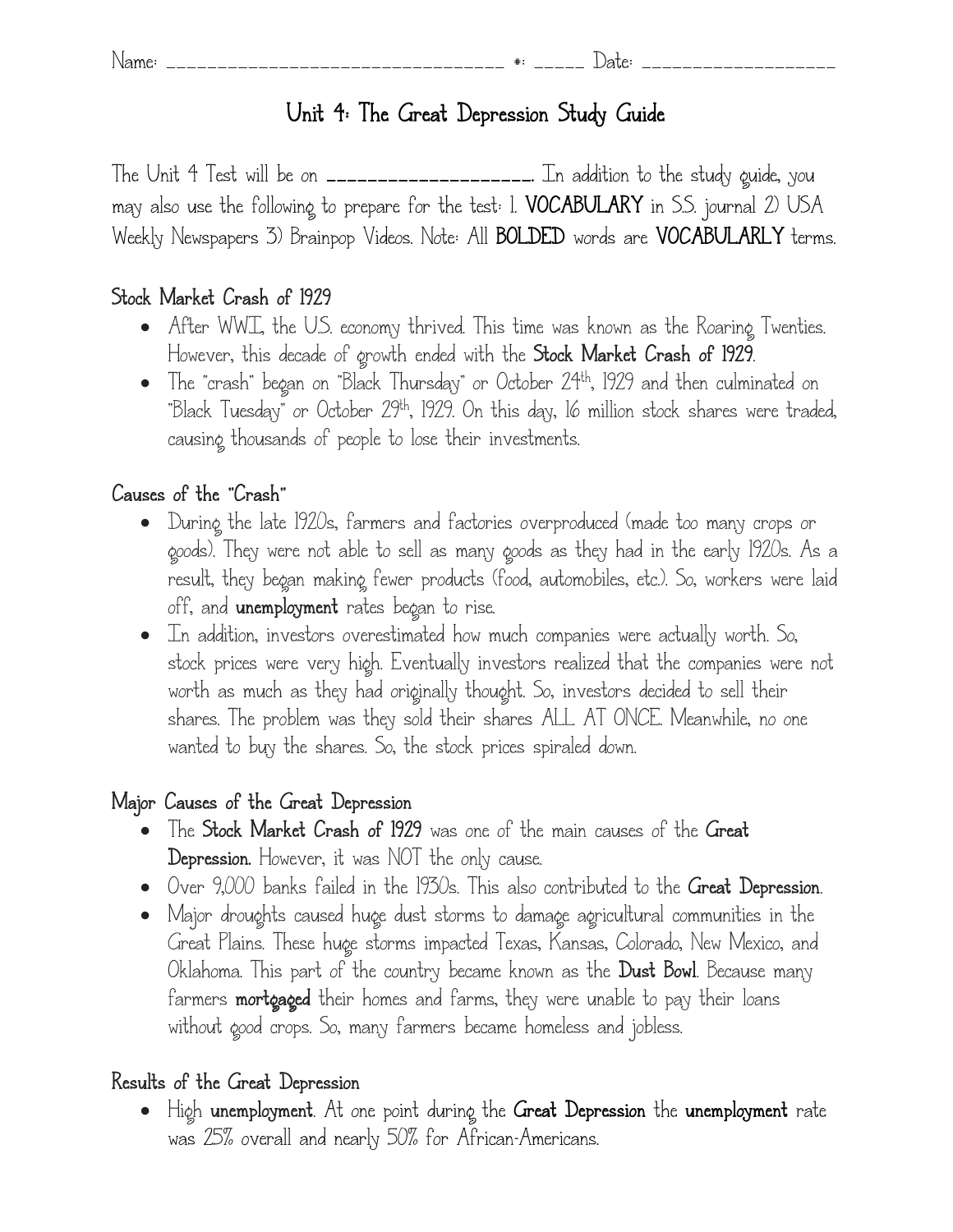- Around 9,000 banks failed during the 1930s, which meant that people couldn't access their money.
- People lost trust in financial institutions (ie: banks, stock market, etc.).
- Americans cut back on spending.
- Fewer goods were produced.
- Americans experienced poverty, hunger, and some even lost their homes.
- **Soup kitchens** served hot meals to those without jobs and/or homes.
- **Hoovervilles** were formed. These shanty towns or "shanties" were built by homeless people on empty lots near large cities. Materials such as lumber scraps, cardboard, or tin were used to build the shacks. There was no running water or electricity. So, most people who lived there were cold, hungry, and sick. They were named "**Hoovervilles**" after **President Hoover** who many people blamed.
- Women and children took jobs for less money. Some kids even quit school to work.
- Charities, religious organizations, and the local government provided help and money for those in need.

### **Famous People in the 1930s**

- **Duke Ellington** was an African-American composer, pianist, and bandleader. He created music from a variety of genres, including blues, jazz, and swing. He traveled the country performing with his orchestra and gained national recognition performing at the Cotton Club in Harlem. Many Americans listened to his music thanks to the radio.
- **Margaret Mitchell** was a newspaper reporter and an author in Atlanta, known for her famous book, *Gone with the Wind*. It was written during the height of the **Great Depression** in 1936. The story describes a Georgia plantation family before, during, and after the Civil War. Despite tough times, she sold a million copies in just six months!
- **Jesse Owens** was an African-American track and field athlete from Ohio State University who competed at the 1936 Olympics in Berlin, Germany. He won FOUR gold medals. This contradicted Hitler's Nazi party which believed in the myth of German racial superiority. Although he returned a hero in the U.S., he still faced racial discrimination.
- **Herbert Hoover** was the President of the United States during the **Great Depression** who was blamed for not doing more to help struggling Americans. (1929-1933)
- **Franklin D. Roosevelt (FDR)** was the President of the United States during the **Great Depression** from 1933-1945. He provided government assistance through social programs under the "**New Deal**". He also built up industries during WWII, which also helped stimulate the economy. He is the only president to be elected FOUR terms. He died of a stroke shortly after being reelected during his fourth term.